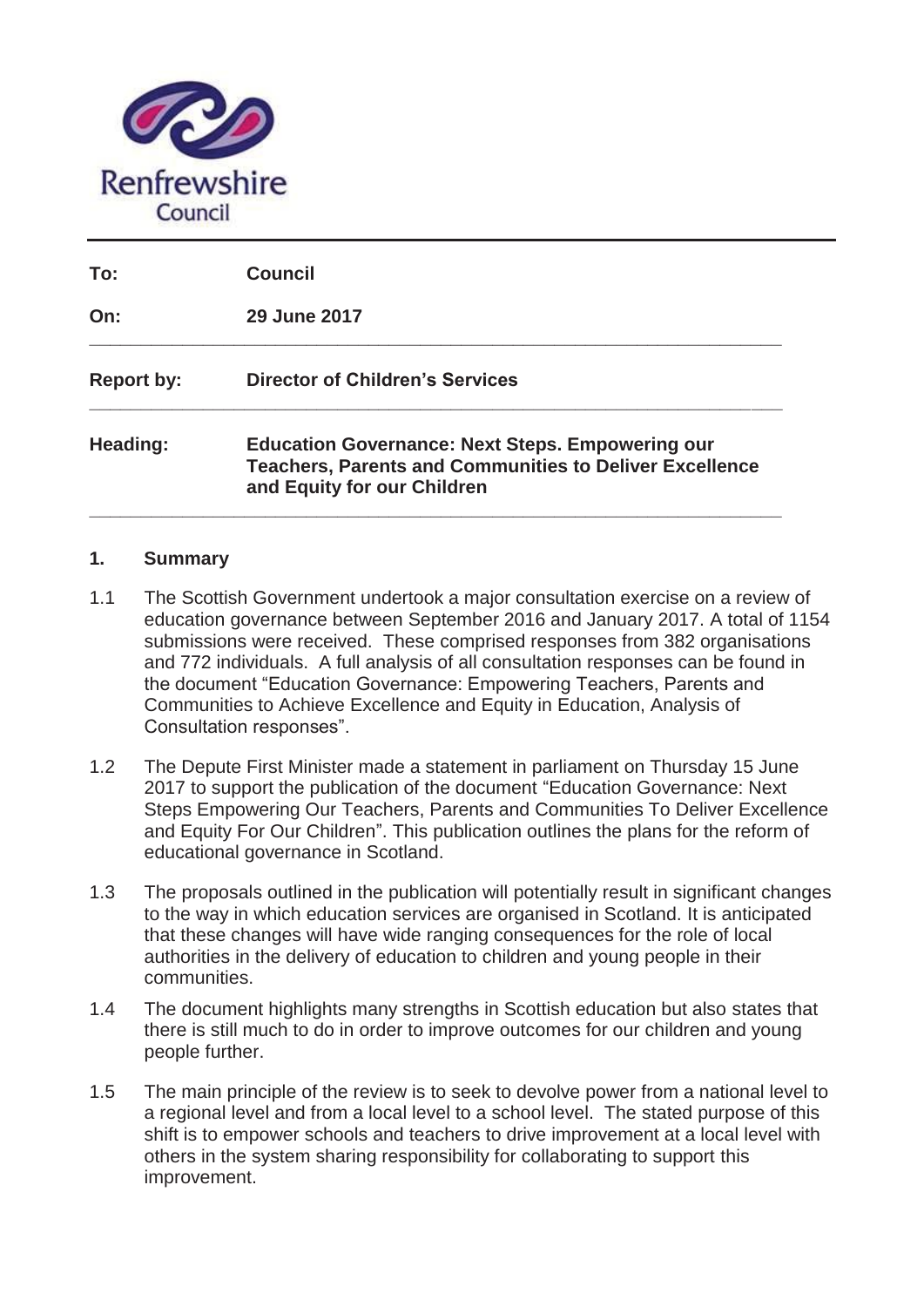- 1.6 Legislation will be required in order to enact many of these proposals. A new education bill will be placed before parliament in June 2018. This will place revised duties on local authorities, head teachers and newly formed regional improvement collaboratives.
- 1.7 Many areas of the proposals will require further clarification. It is anticipated that this will emerge over the coming months as the Scottish Government engages with local authorities and professional organisations through further consultation exercises. Council responses to each of these consultation exercises will be reported to the appropriate policy board for consideration by elected members. The first of these relates to a consultation on the funding of schools. This has been published coincident with the main review report with a closing date of October 2017.
- 1.8 The purpose of this report is to provide council with an overview of the main proposals along with an indication of the likely timescale for implementation.

**\_\_\_\_\_\_\_\_\_\_\_\_\_\_\_\_\_\_\_\_\_\_\_\_\_\_\_\_\_\_\_\_\_\_\_\_\_\_\_\_\_\_\_\_\_\_\_\_\_\_\_\_\_\_\_\_\_\_\_\_\_\_\_\_\_\_\_** 

### **2. Recommendations**

- 2.1. Council is asked to note:
	- the content of this report and that responses to consultation documents related to it will be brought to elected members for consideration and approval.
	- that council officers will seek clarity through COSLA, professional associations and other relevant bodies in relation to the matters outlined in paragraph 3.9 and report back to elected members in due course.

### **3. Background**

3.1. On 13 September 2016 the Scottish Government announced a consultation exercise on the way in which schools in Scotland are governed. This is part of its delivery plan for education as announced in June 2016 and reported in the programme for government earlier in September 2016.

**\_\_\_\_\_\_\_\_\_\_\_\_\_\_\_\_\_\_\_\_\_\_\_\_\_\_\_\_\_\_\_\_\_\_\_\_\_\_\_\_\_\_\_\_\_\_\_\_\_\_\_\_\_\_\_\_\_\_\_\_\_\_\_\_\_\_\_** 

- 3.2. The Depute First Minister made a statement in parliament on Thursday 15 June 2017 to support the publication of the document "Education Governance: Next Steps Empowering Our Teachers, Parents and Communities To Deliver Excellence and Equity For Our Children". This publication outlines the plans for the reform of educational governance in Scotland.
- 3.3. The proposals outlined in the publication will deliver significant changes to the way in which education services are organised in Scotland. It is anticipated that these changes will have wide ranging consequences for the role of local authorities in the delivery of education to children and young people in their communities.
- 3.4. The main principle of the review is to seek to devolve power from a national level to a regional level and from a local level to a school level. The purpose of this shift is to empower schools and teachers to drive improvement at a local level with others in the system sharing responsibility for collaborating to support improvement.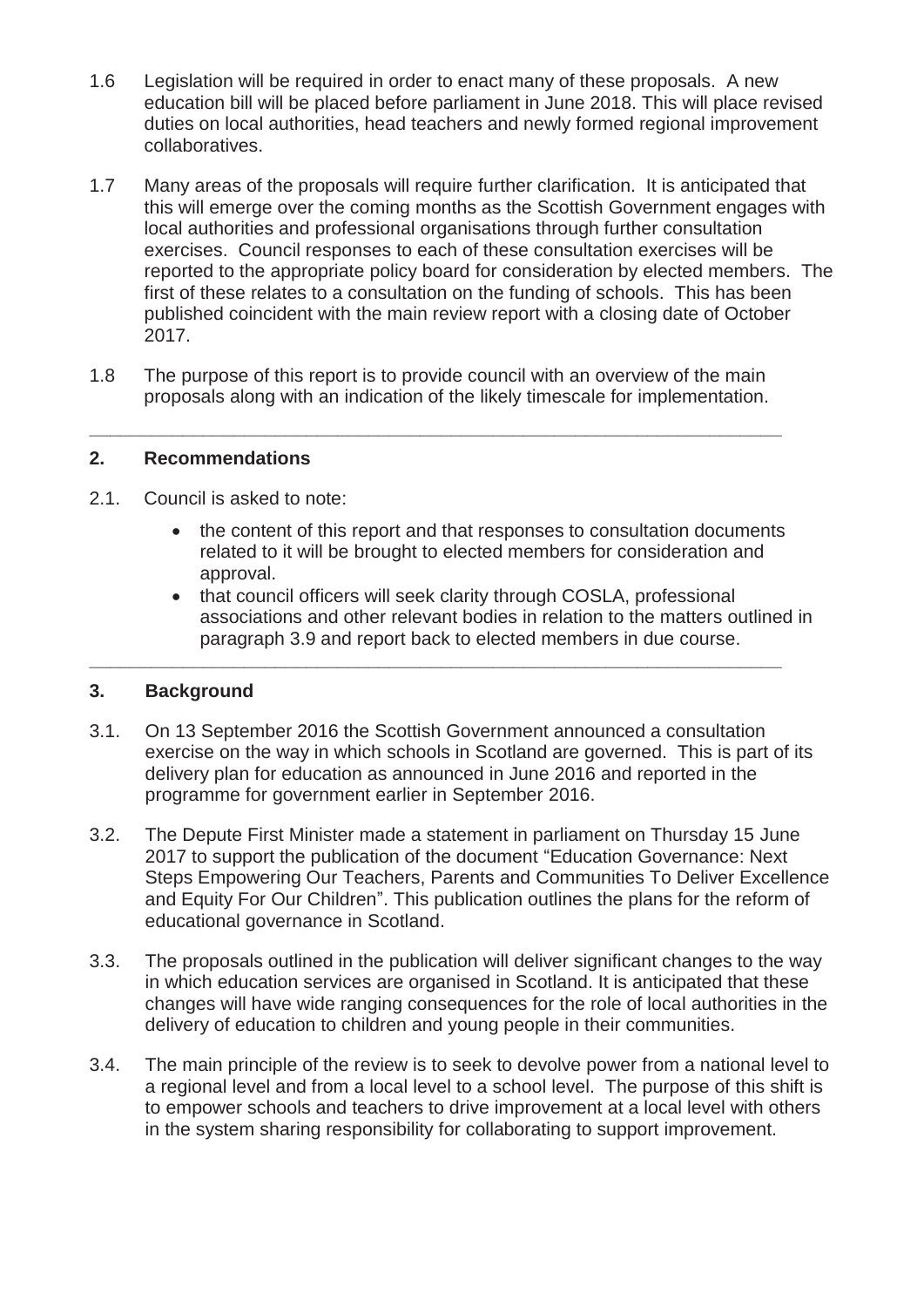- 3.5. Newly formed Regional Improvement Collaboratives will have responsibility for school performance and improvement. They will report to Education Scotland while local authorities will provide support services to schools. A regional director will be appointed by the government for each collaborative and they will report to the Chief Executive at Education Scotland. The Regional Collaboratives will have a responsibility for improvement and performance and will take on the role of reporting progress through regional plans under the National Improvement Framework.
- 3.6. New teams will be established within regional improvement collaboratives. Each team will focus on collaboration and school improvement and will be made up of existing Education Scotland officers and staff from local authorities. Further clarity will be required as to how these teams will be established and managed.
- 3.7. The devolution of power to schools and teachers will mean that the role of the local education authority will change significantly. It is proposed that this revised role will be to support schools to drive improvement and deliver better outcomes for children.
- 3.8. The proposals list the following responsibilities which would be retained by the local authority:
	- provide education support services, including: the supply of schools; the provision of denominational and Gaelic medium schools where required; the administration of placing and admissions procedures, including for children with additional support needs (including independent sector where appropriate); planning for future requirements; and securing excellent headteachers for the schools in their area;
	- provide HR services for all school staff and respond to HR requests from headteachers;
	- be the employer of the education workforce within their schools and local authority early learning and childcare settings;
	- support the provision of early learning and childcare delivered by funded providers (in the private and voluntary sector) as well as local authority nurseries in various establishments to maximise its educational benefit to young children;
	- appoint headteachers with the appropriate involvement of parent councils;
	- be accountable to local communities for the provision of education support services including early learning and childcare in their area;
	- appoint a Chief Education Officer as set out in the Education (Scotland) Act 2016 in order to fulfil their responsibilities in relation to education support services;
	- have a new duty to collaborate to support improvement on a regional basis;
	- be responsible for improvement through their provision of education support services, their regional collaboration and securing leadership in their schools;
	- collaborate with other local authorities and national agencies to provide staff (including headteachers and teachers) to work within the regional improvement collaborative;
	- ensure that other local authority provision, such as Children's Services, Library and Community Services, Community Learning and Development and third sector partners work effectively with schools and regional improvement collaboratives to provide care and education to children and their families; and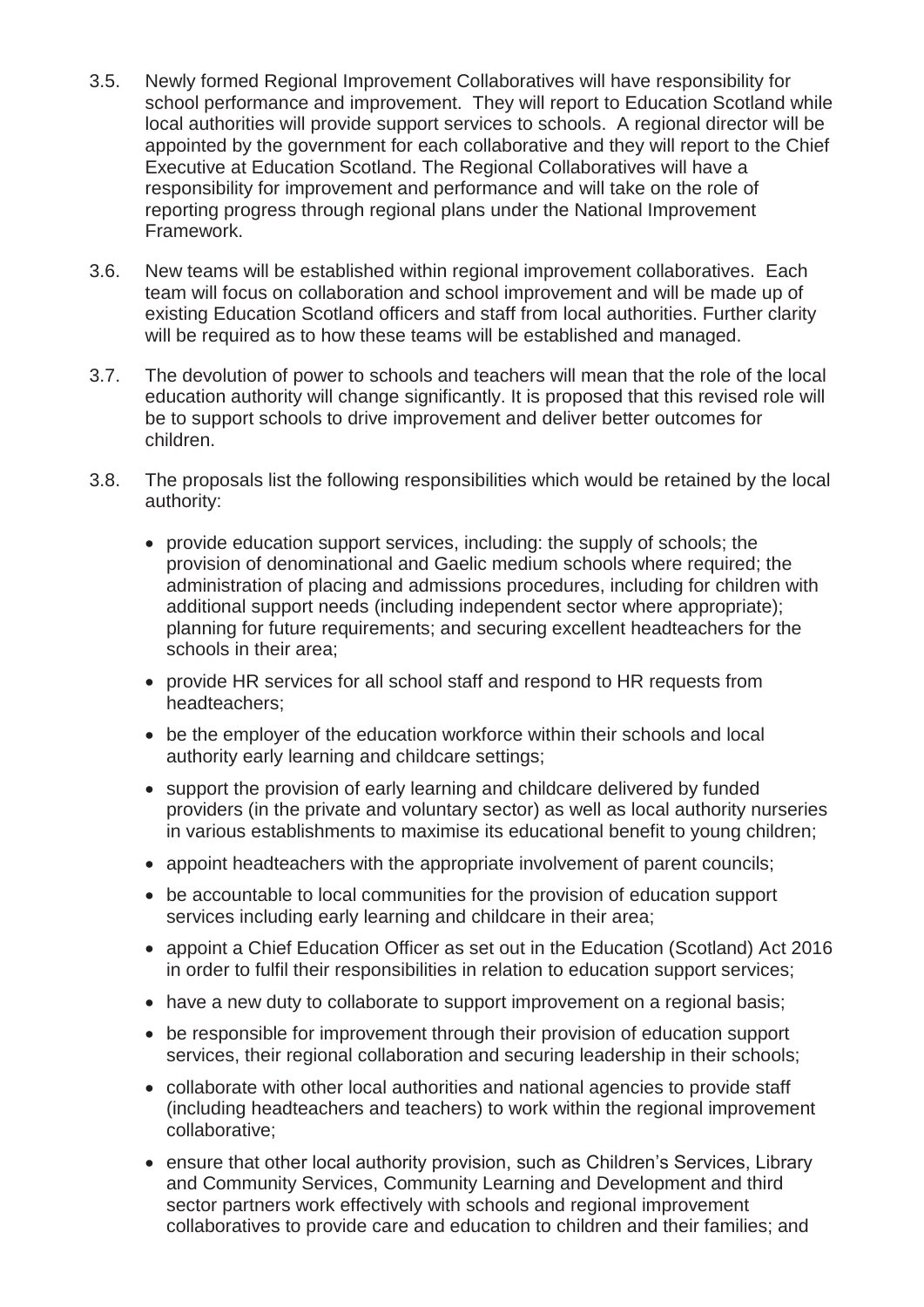- continue to channel the vast majority of funding for school education, including their role in Attainment Challenge funding, ensuring that public resources allocated for the delivery of education in Scotland are properly accounted for.
- 3.9. The potential implications of the above retained functions are that a number of current responsibilities undertaken by the local authority may not be performed by the council in the future. Council officers will work through COSLA and other professional associations as well as other relevant bodies to seek clarity on a range of key matters including:
	- The future role of the council in terms of accountability for improvement;
	- The role of local authorities in terms of the provision of support services;
	- The movement of staff from local authorities to regional improvement collaboratives;
	- The production and responsibility for the regional attainment report;
	- The relationship between the proposed changes and children's services planning;
	- The implications for the implementation of GIRFEC and the provision of universal children's services;
	- The implications of the proposals for the local outcomes agreements for each area;
	- The future role and purpose of the chief education officer;
	- The roles and accountability of the regional director;
	- The future role of the education and children's services policy board; and
	- The role and function of head teachers.
- 3.10. It is proposed that there will be greater powers for children and parents to become involved in decision making in their schools. There will be consultation as part of proposals on a new Education Bill on strengthening parental involvement. This will involve revision to the Scottish Schools (Parental Involvement) Act 2006. To support parental involvement, the government plan to ensure every school has access to a home link worker. The suggested remit for this member of staff will be to focus on the engagement of parents who are currently perceived as hard to reach.
- 3.11. The paper sets out an intention for headteachers and schools to take a formal responsibility for delivering equity and excellence for all children. They will be able to determine staffing and management structures and appoint their own staff. In addition, they will have freedom to decide on curriculum content and what they offer within the parameters of a national framework. Furthermore, schools may have a greater proportion of funding allocated directly to them which will be determined through further consultation on funding mechanisms.
- 3.12. The publication also contains the intention to legislate to create a Headteachers' Charter which would define the leadership responsibilities of Headteachers.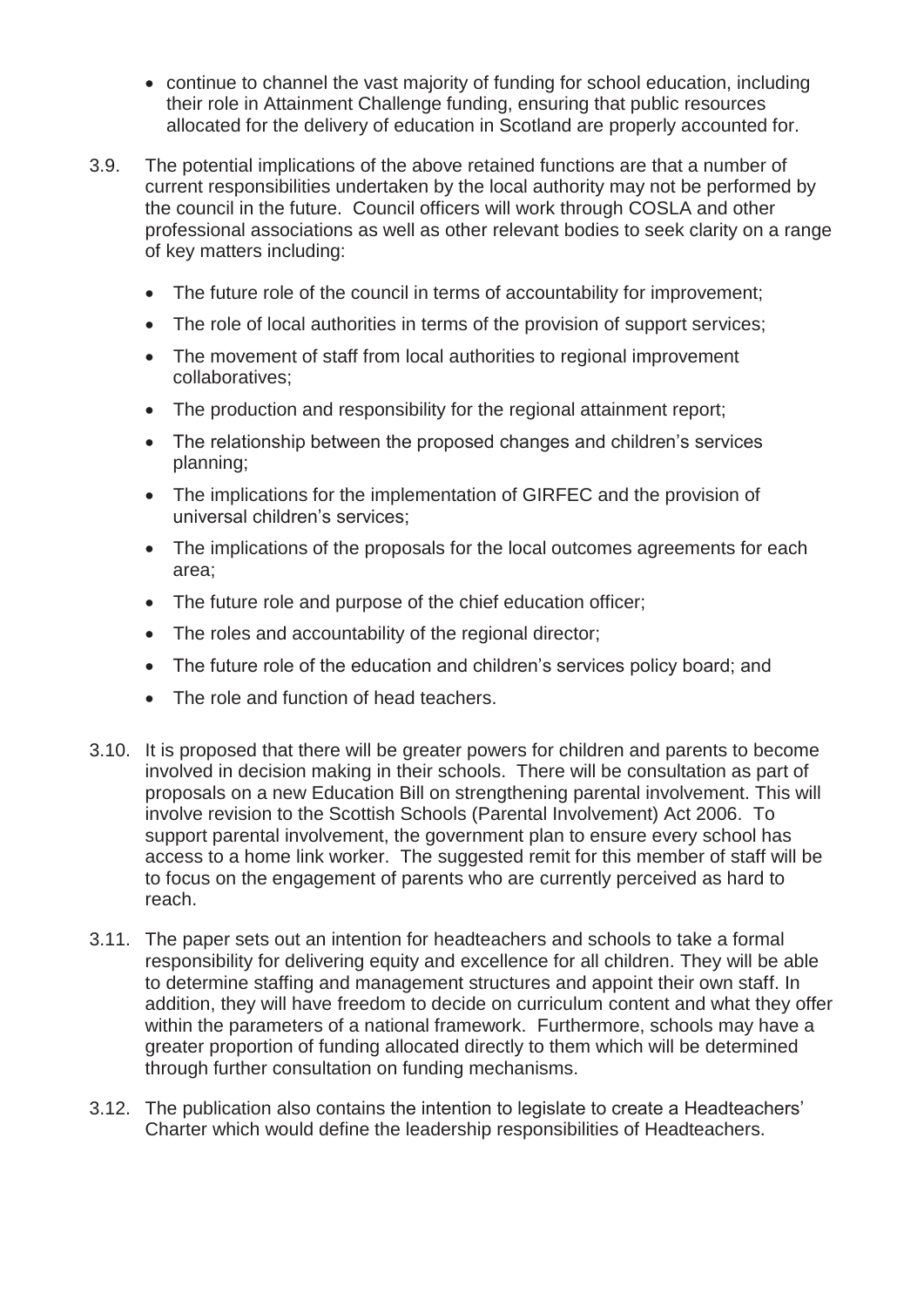- 3.13. Coincident with the publication of the outcome of the governance review is a consultation paper entitled "Fair Funding to Achieve Excellence and Equity in Education". It has been asserted by many that the funding of schools across Scotland varies markedly based on where you live. In order to address this perception, the Scottish Government is seeking views on alternative funding models for schools. A council response to this consultation will be drafted for consideration by elected members prior to submission in October 2017.
- 3.14. A number of changes will be made to national bodies which currently support and regulate education services across Scotland.
	- A recruitment process will begin in July for a Chief Executive of Education Scotland. The function of this organisation will be inspection and improvement including professional development and leadership. This is broadly in line with current arrangements with the additional remit of professional development of leadership which currently sits with the Scottish College for Educational Leadership (SCEL). In addition, the new position of director of each regional collaboration will report to Education Scotland.
	- There will be a consultation on establishing an Education Workforce Council for Scotland which would encompass GTCS, the Community Learning and Development Standards Council and also register other education professionals.
	- The Scottish College for Educational Leadership (SCEL) will have their responsibilities subsumed into Education Scotland.
	- A new national Scottish Education Council will be formed, chaired by the cabinet secretary with a stated aim of ensuring a system-wide focus on improvement.
- 3.15. Given the wide ranging and far reaching implications of the proposals further reports will be brought to elected members for consideration and approval in due course.

**\_\_\_\_\_\_\_\_\_\_\_\_\_\_\_\_\_\_\_\_\_\_\_\_\_\_\_\_\_\_\_\_\_\_\_\_\_\_\_\_\_\_\_\_\_\_\_\_\_\_\_\_\_\_\_\_\_\_\_\_\_\_\_\_\_** 

### **Implications of this report**

### **1. Financial Implications**

There are likely to be significant financial implications for the council. These should become clearer following national consultation on funding for schools in the autumn of 2017 and the publication of a draft education bill in the summer of 2018. A council response to the consultation on funding will be drafted for consideration by elected members prior to submission in October 2017.

# **2. HR and Organisational Development Implications**

Changes to the way in which staff are recruited to schools by head teachers may have an impact on current recruitment practice. Changes to the role of the local authority in supporting professional development may have an impact on the relationship between the employer and employee in the longer term. In particular, further clarity will be required around performance management in light of shared responsibilities with regional improvement collaboratives. These areas should become clearer once a draft education bill is published in the summer of 2018.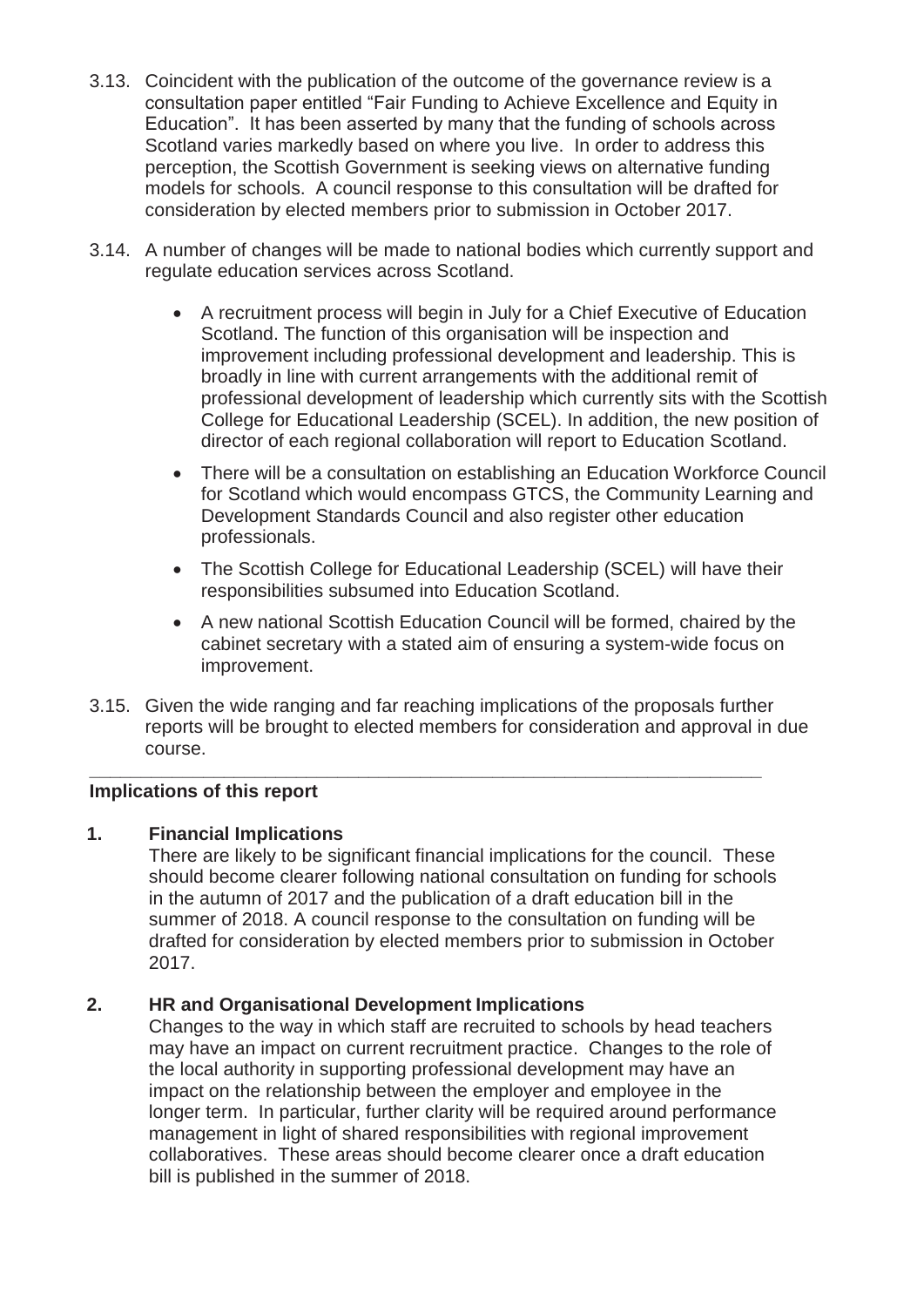# **3. Community Plan/Council Plan Implications**

| Children and Young<br>People          | - The Scottish Government's stated aim is<br>that these proposals will ensure equity and<br>excellence for all our children and young<br>people. |
|---------------------------------------|--------------------------------------------------------------------------------------------------------------------------------------------------|
| Empowering our                        | - The Scottish Government's stated aim is                                                                                                        |
| $\bigcap$ is a second to be $\bigcap$ | المتعالم المدارات والمتعمل المالية والمتحال والمتحدث والمتحال والمتحالة                                                                          |

**Communities** that proposals should result in the empowering of head teachers, teachers, parents and pupils in the longer term.

# **4. Legal Implications**

It is not envisaged that the legal status of schools will change. However, duties placed on local education authorities may be amended. This will require further clarification once a draft education bill is published in the summer of 2018.

### **5. Property/Assets Implications**

It is anticipated that changes will not result in changes to the responsibility on local authorities for school estate management planning.

**6. Information Technology Implications**  None.

### **7. Equality and Human Rights Implications**

The Recommendations contained within this report have been assessed in relation to their impact on equalities and human rights. No negative impacts on equality groups or potential for infringement of individuals' human rights have been identified arising from the recommendations contained in the report because for example it is for noting only. If required following implementation, the actual impact of the recommendations and the mitigating actions will be reviewed and monitored, and the results of the assessment will be published on the Council's website.

# **8. Health and Safety Implications**

None.

### **9. Procurement Implications**

As financial resources are devolved directly to schools there may be an implication for procurement processes. This will require further clarification following the consultation on funding for schools and the publication of a draft education bill in the summer of 2018.

### **10. Risk Implications**

Further clarity will be required once a draft education bill is published in order to identify and quantify appropriate risks for the council. At an early stage however it is anticipated that there are likely to be significant financial implications for the council as referred to in the 'financial implications' section above, as well as risks linked to defining new governance arrangements.

### **11. Privacy Impact**

None.